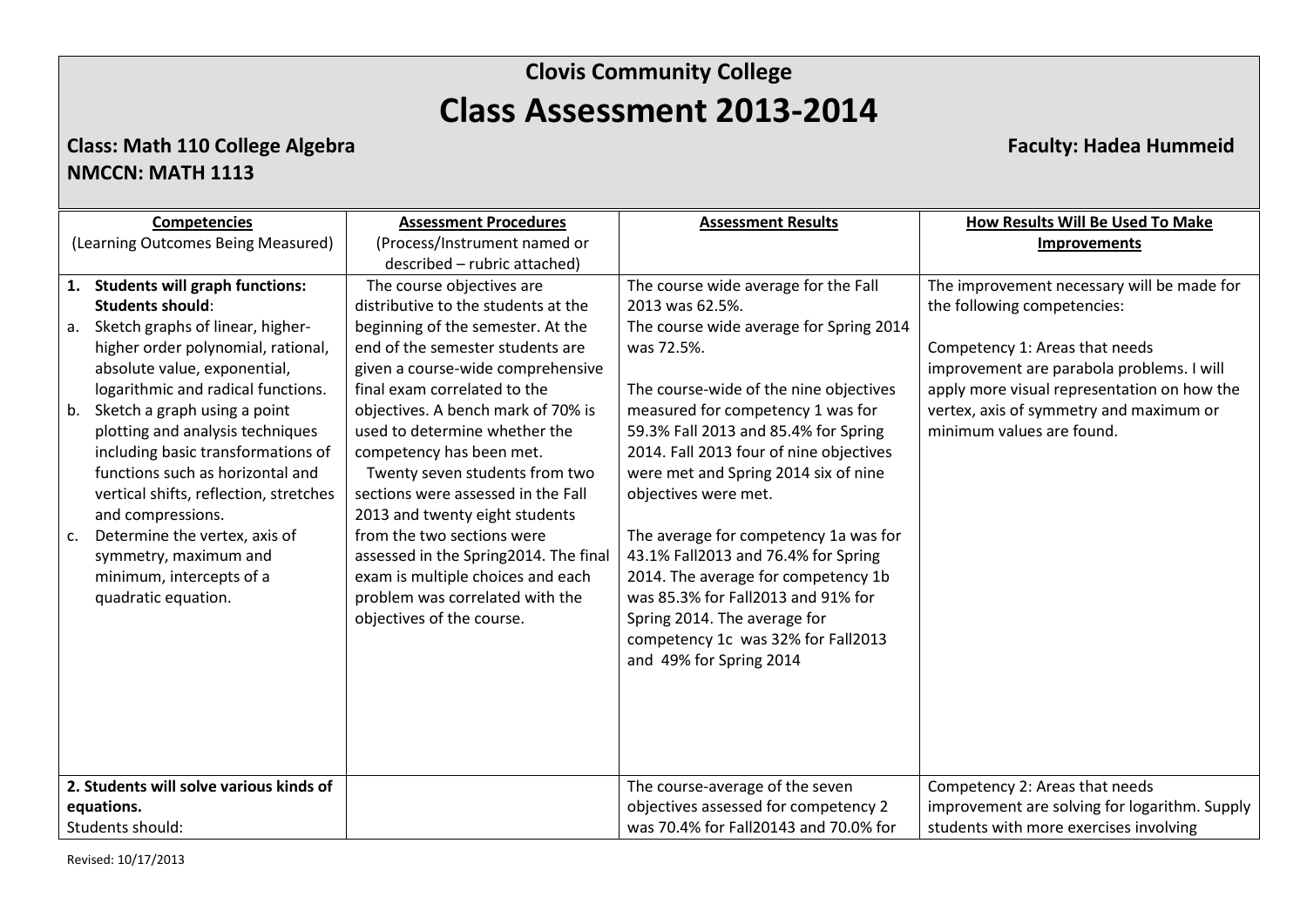# **Page 2 of 4 . . . . Course: Math 110 College Algebra NMCCN: MATH 1113**

| <b>Competencies</b>                           | <b>Assessment Procedures</b> | <b>Assessment Results</b>                  | <b>How Results Will Be Used To Make</b>      |
|-----------------------------------------------|------------------------------|--------------------------------------------|----------------------------------------------|
| (Learning Outcomes Being Measured)            | (Process/Instrument named or |                                            | <b>Improvements</b>                          |
|                                               | described - rubric attached) |                                            |                                              |
| Solve quadratic equations using<br>a.         |                              | Spring 2014. Fall 2013 four of seven       | logarithm equations. Spend more time on the  |
| .factoring, the square root                   |                              | objectives were met and Spring 2014        | final review with solving a system of linear |
| method, completing the square                 |                              | three of seven objectives were met.        | equations with two or three variables.       |
| and the quadratic formula.                    |                              |                                            |                                              |
| Solve exponential and logarithmic<br>b.       |                              | The average for competency 2a was for      |                                              |
| equations.                                    |                              | 82% Fall2013 and 88% for Spring 2014.      |                                              |
| Solve a system of two or three<br>$c_{\cdot}$ |                              | The average for competency 2b was for      |                                              |
| linear equations.                             |                              | 65.3% Fall2013 and 67.5% for Spring        |                                              |
|                                               |                              | 2014. The average for competency 2c        |                                              |
|                                               |                              | was 78% for Fall2013 and 56% for Spring    |                                              |
|                                               |                              | 2014.                                      |                                              |
|                                               |                              |                                            |                                              |
|                                               |                              | The department also includes three         |                                              |
|                                               |                              | additional objectives for finding the      |                                              |
|                                               |                              | standard form of a circle and starting     |                                              |
|                                               |                              | the center and radius (68.5% Fall 2013     |                                              |
|                                               |                              | and 70% Spring2014), Solving equations     |                                              |
|                                               |                              | using inverse operation equations          |                                              |
|                                               |                              | (65.5% Fall 2013 and 72% Spring2014),      |                                              |
|                                               |                              | solving third degree and higher            |                                              |
|                                               |                              | equations (65.5% Fall 2013 and 61.5%       |                                              |
|                                               |                              | Spring2014). The averages for the          |                                              |
|                                               |                              | additional objectives are reflected in the |                                              |
|                                               |                              | course-wide average for this               |                                              |
|                                               |                              | competency.                                |                                              |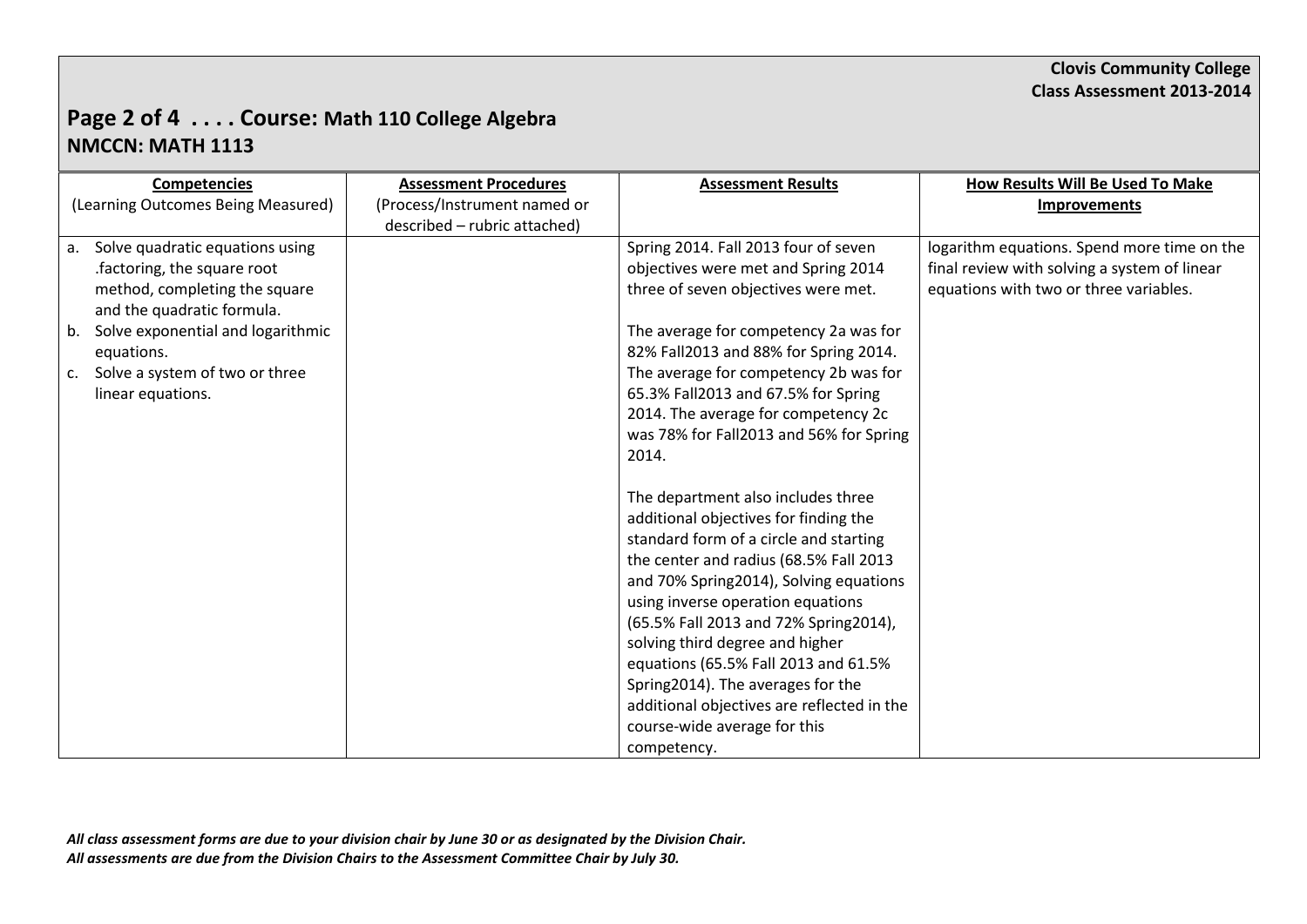# **Page 3 of 4 . . . . Course: Math 110 College Algebra NMCCN: MATH 1113**

| <b>Competencies</b>                         | <b>Assessment Procedures</b> | <b>Assessment Results</b>                 | <b>How Results Will Be Used To Make</b>      |
|---------------------------------------------|------------------------------|-------------------------------------------|----------------------------------------------|
| (Learning Outcomes Being Measured)          | (Process/Instrument named or |                                           | <b>Improvements</b>                          |
|                                             | described - rubric attached) |                                           |                                              |
| 3. Students will demonstrate the use        |                              | The course-wide average of the ten        | Competency 3: Areas that needs               |
| of function natation and perform            |                              | objectives assessed for competency was    | improvement are finding a difference of      |
| operations on functions.                    |                              | 63.0% for Fall 2013 and 76.0% for Spring  | quotient. I will supply worksheet to improve |
| Students should:                            |                              | 2014. . Fall 2013 three of seven          | on finding a difference of quotient. Spend   |
| a. Find the value of the function for a     |                              | objectives were met and Spring 2014       | more time on reviewing how to find the       |
| given domain value.                         |                              | three of seven objectives were met.       | inverse.                                     |
| b. Add, subtract, multiply, divide and      |                              |                                           |                                              |
| compose functions.                          |                              | The average for competency 3a was for     |                                              |
| Determine the inverse of a<br>$C_{\bullet}$ |                              | 81% Fall2013 and 91% for Spring 2014.     |                                              |
| function.                                   |                              | The average for competency 3b was for     |                                              |
| d. Compute the difference quotient          |                              | 82.3% Fall2013 and 93.3% for Spring       |                                              |
| for a function.                             |                              | 2014. The average for competency 3c       |                                              |
| e. Correct use function natation and        |                              | was 51.5% for Fall2013 and 63.5% for      |                                              |
| vocabulary related to functions,            |                              | Spring 2014. The average for              |                                              |
| i.e. domain, range, independent             |                              | competency 3d was 50% for Fall2013        |                                              |
| variable of, symmetry across the x-         |                              | and 63% for Spring 2014. The average      |                                              |
| axis, etc                                   |                              | for competency 3e was 63.8% for           |                                              |
|                                             |                              | Fall2013 and 71% for Spring 2014.         |                                              |
| 4. Students will model/solve real-          |                              | The overall average of the eight          | Competency 4: Areas that need                |
| world problems.                             |                              | objectives used to measure competency     | improvements are compound interest           |
| Students should:                            |                              | 4 was 59.6% for Fall 2013 and 63.9% for   | problems as well as growth or decay          |
| a. Use and understand slope as rate of      |                              | Spring 2014. . Fall 2013 three objectives | problems. Spend more time on these           |
| change.                                     |                              | were met and Spring 2014 four             | problems in the classroom.                   |
| b. Use equations and systems of             |                              | objectives were met.                      |                                              |
| equations to solve application              |                              |                                           |                                              |
| problems.                                   |                              | The average for competency 4a was for     |                                              |
| c. Apply knowledge of functions to          |                              | 21% Fall2013 and 51% for Spring 2014.     |                                              |
| solve specific applications problems.       |                              | The average for competency 4b was for     |                                              |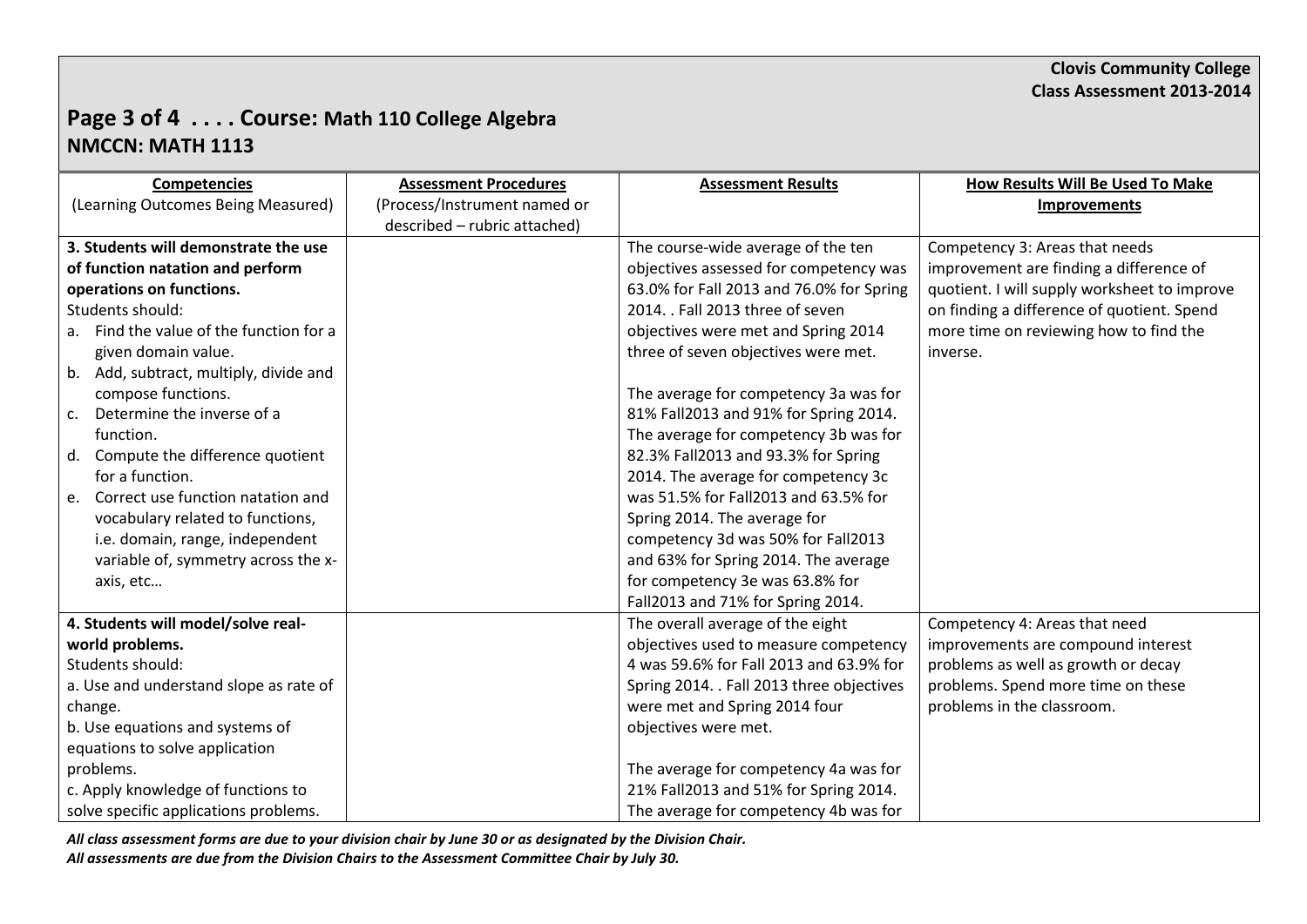# **Page 4 of 4 . . . . Course: Math 110 College Algebra NMCCN: MATH 1113**

| <b>Competencies</b>                     | <b>Assessment Procedures</b> | <b>Assessment Results</b>               | How Results Will Be Used To Make |
|-----------------------------------------|------------------------------|-----------------------------------------|----------------------------------|
| (Learning Outcomes Being Measured)      | (Process/Instrument named or |                                         | <b>Improvements</b>              |
|                                         | described - rubric attached) |                                         |                                  |
| d. Solve compound interest problems.    |                              | 91.5% Fall2013 and 88% for Spring 2014. |                                  |
| e. Solve application problems involving |                              | The average for competency 4c was       |                                  |
| maximization or minimization of a       |                              | 51.5% for Fall2013 and 72% for Spring   |                                  |
| quadratic function.                     |                              | 2014. The average for competency 4d     |                                  |
| f. Solve exponential growth and decay   |                              | was 75.5% for Fall2013 and 44.5% for    |                                  |
| problems.                               |                              | Spring 2014. The average for            |                                  |
|                                         |                              | competency 4e was 71% for Fall2013      |                                  |
|                                         |                              | and 91% for Spring 2014. The average    |                                  |
|                                         |                              | for competency 4f was 58% for Fall2013  |                                  |
|                                         |                              | and 39.5% for Spring 2014.              |                                  |
|                                         |                              |                                         |                                  |

**Faculty Member Completing Assessment: Hadea Hummeid Date: 6/30/2014 Reviewed by: (Division chair) Todd Kuykendall Date: 6/30/2014**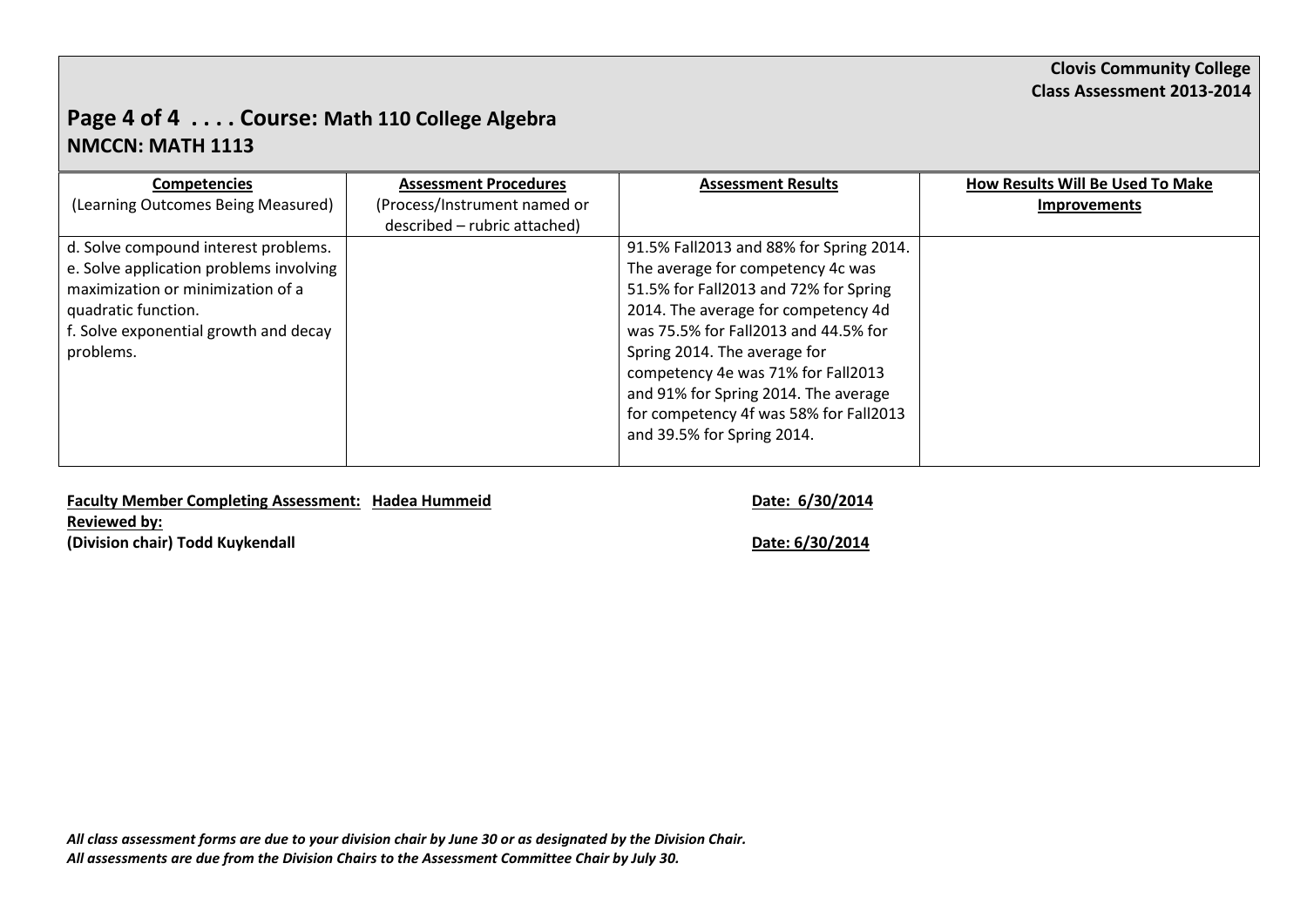### **Class: Math 113 Math for General Education Faculty: Mrs. VK Bussen**

| <b>Competencies</b><br>(Learning Outcomes Being Measured)                                                                                                                                                                                                                                                                                                                                                                                        | <b>Assessment Procedures</b><br>(Process/Instrument named or<br>described - rubric attached)                                                                                                                                                                                                                                                                                                                                                                                                                                                           | <b>Assessment Results</b>                                                                                                                                                                                                                                                            | How Results Will Be Used To<br><b>Make Improvements</b>                         |
|--------------------------------------------------------------------------------------------------------------------------------------------------------------------------------------------------------------------------------------------------------------------------------------------------------------------------------------------------------------------------------------------------------------------------------------------------|--------------------------------------------------------------------------------------------------------------------------------------------------------------------------------------------------------------------------------------------------------------------------------------------------------------------------------------------------------------------------------------------------------------------------------------------------------------------------------------------------------------------------------------------------------|--------------------------------------------------------------------------------------------------------------------------------------------------------------------------------------------------------------------------------------------------------------------------------------|---------------------------------------------------------------------------------|
| 1. Construct and analyze graphs and/or<br>data sets.<br>Rationale/Elaboration<br>Students should:<br>a) Gather and organize information.<br>b) Understand the purpose and use of<br>various graphical representations such<br>as tables, line graphs, tilings, networks,<br>bar graphs, etc.<br>c) Interpret results through graphs, lists,<br>tables, sequences, etc.<br>d) Draw conclusions from data or various<br>graphical representations. | The course objectives are<br>distributed to students with the<br>Syllabus at the beginning of each<br>semester.<br>Four objective-based tests, one<br>written report, and one web quest<br>discussion board are used for<br>assessment.<br>Achieving 70% and above is the<br>minimum goal for determining<br>success on each competency.<br>There 40 students from two<br>online courses; one section from<br>each semester.<br>For competency #1, students were<br>assessed from questions on an<br>objective based test. (Stats, etc.<br>$Test \#3)$ | The class average for this competency was<br>77.6% with a median of 84.7%<br>Scores revealed that interpreting results and<br>drawing conclusions from data were the<br>highest scores and the lowest understood the<br>purpose and use of the data.                                 | No changes planned. This is a<br>new competency and new<br>baseline assessment. |
| 2. Use and solve various kinds of<br>equations.<br>Rationale/Elaboration<br>Students should:<br>a) Understand the purpose of and use<br>appropriate formulas within a<br>mathematical application.<br>b) Solve equations within a mathematical<br>application.<br>c) Check answers to problems and<br>determine the reasonableness of results.                                                                                                   | Students were assessed<br>from questions on two<br>objective based test.<br>(Conversions, Logic, etc.<br>/Test #1 & #2)                                                                                                                                                                                                                                                                                                                                                                                                                                | The class average for this competency was<br>83.4% with a median of 87.3%<br>Scores revealed that that solving equations<br>within a mathematical application had the<br>highest scores and the highest and the lowest<br>from using appropriate formulas for these<br>competencies. | No changes planned. This is a<br>new competency and new<br>baseline assessment. |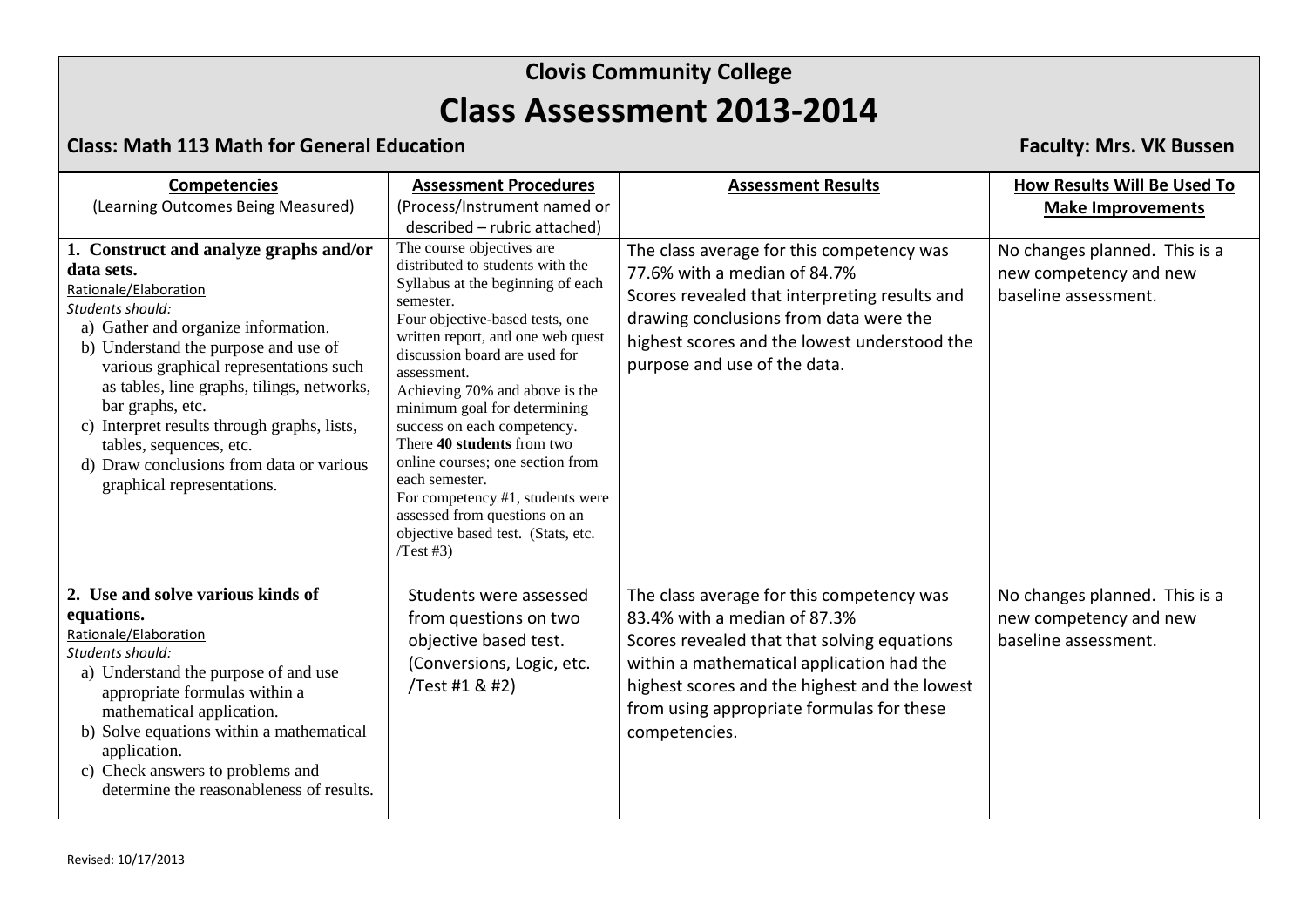# **Page 2 of 3 . . . . Course: Math 113 Math for General Education**

| <b>Competencies</b><br>(Learning Outcomes Being Measured)                                                                                                                                                                                                                                                                                                                                                                          | <b>Assessment Procedures</b><br>(Process/Instrument named or<br>described - rubric attached)                                                                | <b>Assessment Results</b>                                                                                                                                                                                                                                                                                                                                       | How Results Will Be Used To<br><b>Make Improvements</b>                         |
|------------------------------------------------------------------------------------------------------------------------------------------------------------------------------------------------------------------------------------------------------------------------------------------------------------------------------------------------------------------------------------------------------------------------------------|-------------------------------------------------------------------------------------------------------------------------------------------------------------|-----------------------------------------------------------------------------------------------------------------------------------------------------------------------------------------------------------------------------------------------------------------------------------------------------------------------------------------------------------------|---------------------------------------------------------------------------------|
| 3. Understand and write mathematical<br>explanations using appropriate<br>definitions and symbols<br>Rationale/Elaboration<br>Students should:<br>a) Translate mathematical information<br>into symbolic form.<br>b) Define mathematical concepts in the<br>student's own words.<br>c) Use basic mathematical skills to solve<br>problems.                                                                                         | Students were assessed<br>from questions on two<br>objective based test.<br>(Geometry, Conversions,<br>Logic, etc. /Test #1 & #2)                           | The class average for this competency was<br>79.6% with a median of 84.4%<br>Scores revealed that using basic mathematical<br>skills to solve problems had the highest scores<br>and the lowest were translating mathematical<br>information into symbolic form for these<br>competencies.                                                                      | No changes planned. This is a<br>new competency and new<br>baseline assessment. |
| 4. Demonstrate problem solving skills<br>within the context of mathematical<br>applications.<br>Rationale/Elaboration<br>Students should:<br>a) Show an understanding of a<br>mathematical application both orally<br>and in writing.<br>b) Choose an effective strategy to solve a<br>problem.<br>c) Gather and organize relevant<br>information for a given application.<br>d) Draw conclusions and communicate<br>the findings. | Students were assessed from<br>questions on an objective based<br>test. (Economics, personal<br>finances, loan payments $\&$<br>investments, etc. /Test #4) | The class average for this competency was<br>88.3% with a median of 90.5%<br>Scores revealed that gathering and organizing<br>relevant information and drawing conclusions<br>had the highest scores and the lowest were<br>choosing an effective strategy to solve a<br>problem and understanding a mathematical<br>approach in writing of these competencies. | No changes planned. This is a<br>new competency and new<br>baseline assessment. |

#### Faculty Member Completing Assessment: VK Bussen<br>
Date: June 30, 2014

**Reviewed by: (Division chair) Date:**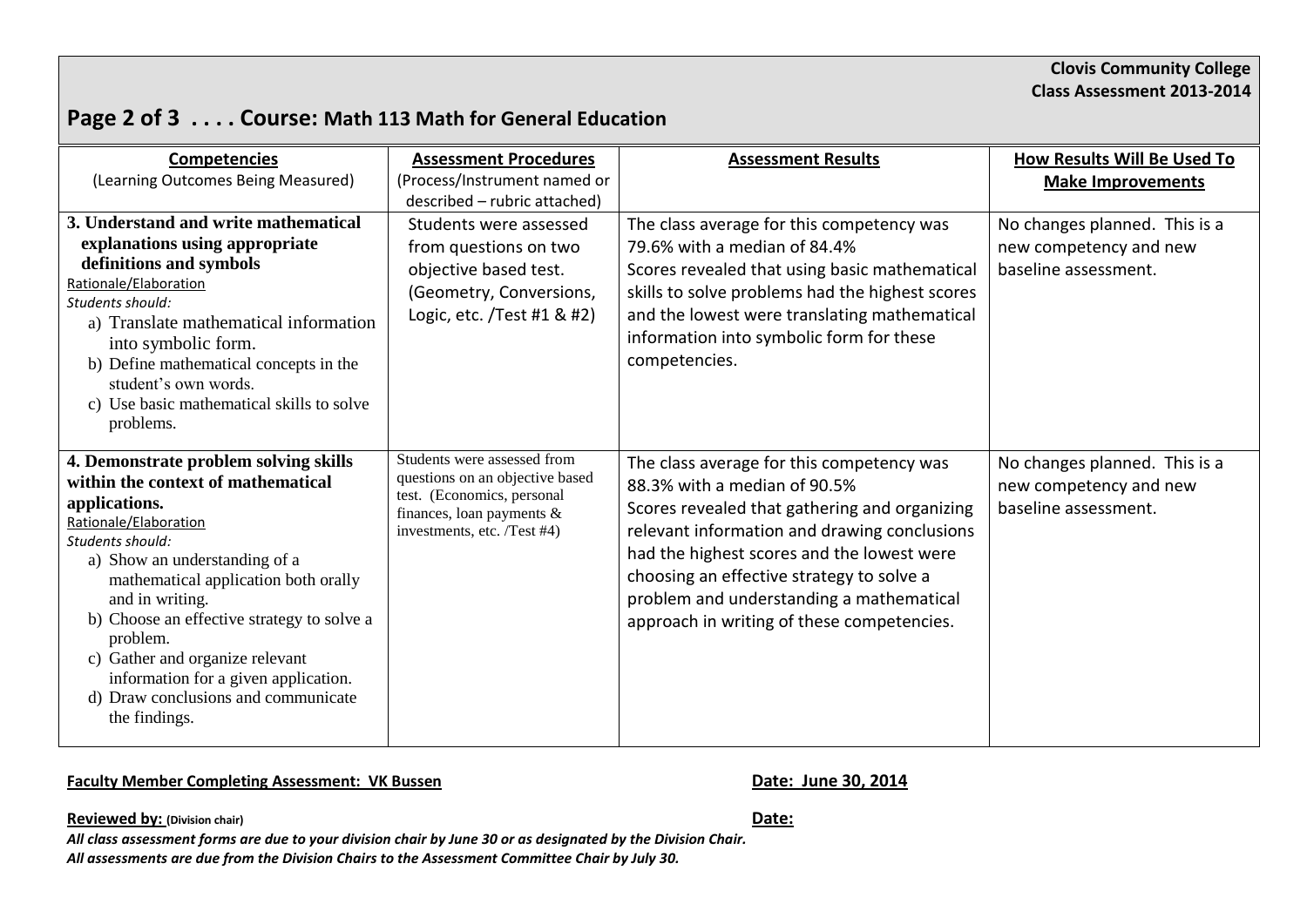**Page 3 of 3 . . . . Course: Math 113 Math for General Education**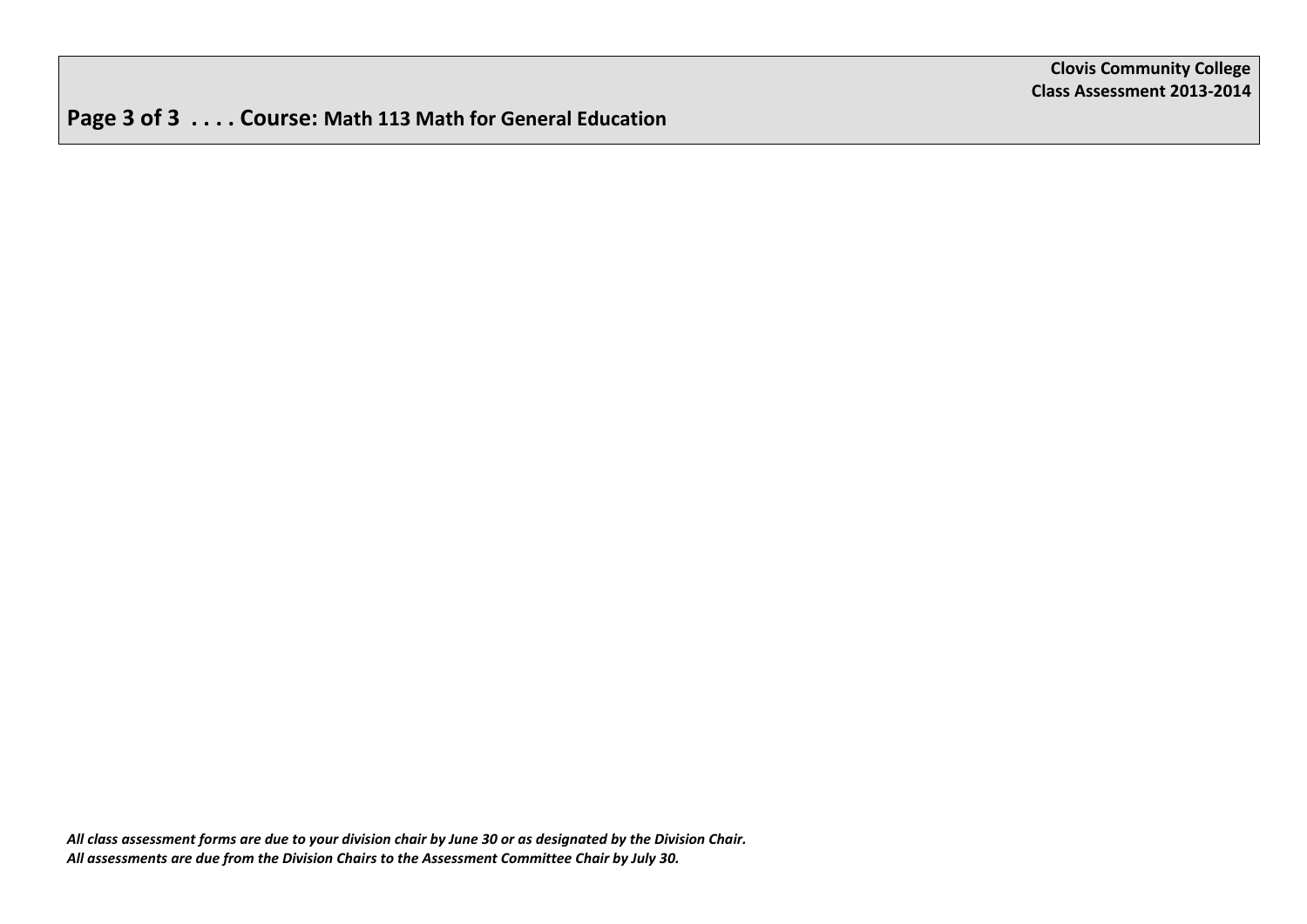# **Clovis Community College**

# **Core Competencies Assessment 2013-2014—Area II: Mathematics—Statistics**

#### **Class: STAT 213 Statistical Methods Faculty: Sarah DeVore NM Common Core No.: MATH 2114**

| <b>Competencies</b>                                                                                                                                                                                                                                                                                                                                                                                                                                                                                                                        | <b>Assessment Procedures</b>                     | <b>Assessment Results</b>                                                                                                                                                                                                                                                                                           | How Results Will Be Used To Make Improvements                                                                                                                                                                                                                                      |
|--------------------------------------------------------------------------------------------------------------------------------------------------------------------------------------------------------------------------------------------------------------------------------------------------------------------------------------------------------------------------------------------------------------------------------------------------------------------------------------------------------------------------------------------|--------------------------------------------------|---------------------------------------------------------------------------------------------------------------------------------------------------------------------------------------------------------------------------------------------------------------------------------------------------------------------|------------------------------------------------------------------------------------------------------------------------------------------------------------------------------------------------------------------------------------------------------------------------------------|
| (Learning Outcomes Being                                                                                                                                                                                                                                                                                                                                                                                                                                                                                                                   | (Process/Instrument named or                     |                                                                                                                                                                                                                                                                                                                     |                                                                                                                                                                                                                                                                                    |
| Measured)                                                                                                                                                                                                                                                                                                                                                                                                                                                                                                                                  | described - rubric attached)                     |                                                                                                                                                                                                                                                                                                                     |                                                                                                                                                                                                                                                                                    |
| 1. Students will construct and<br>analyze graphs and/or data sets.<br>Students should:<br>a. Organize data and display<br>frequency distribution and find<br>percentile points and ranks for the<br>distribution<br>b. Graph data distributions using<br>the correct format for graphs, to<br>include: histograms, frequency<br>polygons, box plots and scatter<br>plots and draw appropriate<br>inferences                                                                                                                                | <b>Student Competency Based</b><br>on Final Exam | Both parts of this<br>competency were assessed<br>on the final exam, with<br>67.6% and 76.5% of students<br>demonstrating sufficient<br>ability in the two parts of this<br>competency.                                                                                                                             | Though 67.6% is a reasonable percent of student<br>understanding, above 70% is desired, so more time will be<br>spent on the first part of this competency in the future.                                                                                                          |
| 2. Students will use and solve<br>various kinds of questions.<br>Students should:<br>a. Compute mean, median, mode,<br>and standard deviation.<br>b. Calculate the least squares<br>regression equation and the<br>correlation coefficient.<br>c. Determine basic probabilities<br>and probabilities associated with<br>the standard normal curve.<br>d. Understand the binomial<br>distributions of sample means<br>e. Compute sampling distributions<br>of sample means<br>f. Compute the mean and standard<br>deviation of sample means | <b>Student Competency Based</b><br>on Final Exam | Seven of the nine parts of<br>this competency were<br>assessed on the final exam.<br>Parts e and f were not tested<br>on the final exam. Parts a, b,<br>c, and g had above 68% of<br>students demonstrating<br>ability. Parts d, h, and I had<br>between 44% and 56% of<br>students demonstrating<br>understanding. | Final exam questions allowing for demonstration of ability in<br>parts e and f of this competency should be included on the<br>final in future semesters. Parts d, h, and I did not have<br>enough students demonstrating competency, and need<br>more emphasis in future classes. |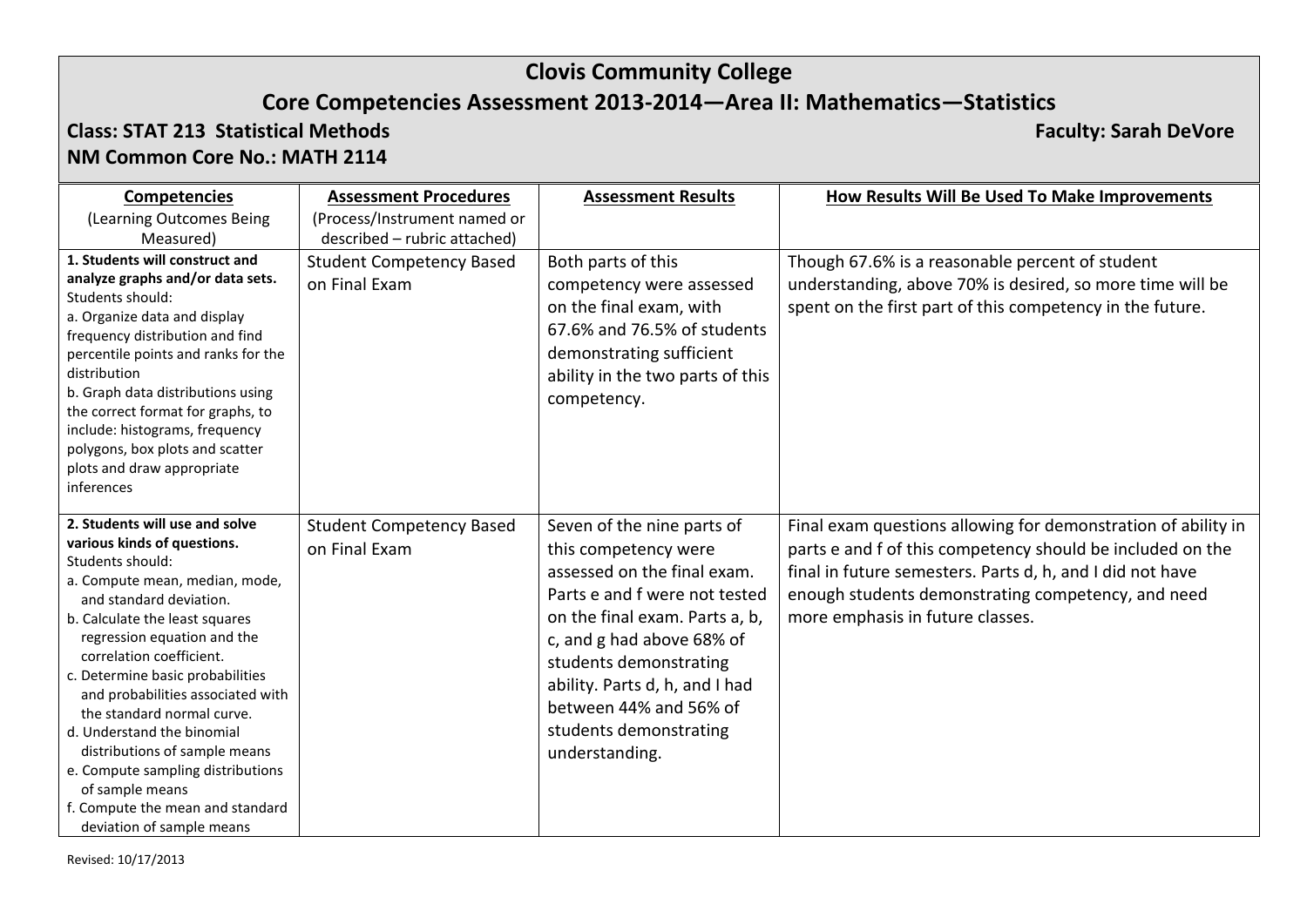**Clovis Community College**

**Core Competencies Assessment 2013-2014—Area II: Mathematics—Statistics**

# **Page 2 of 3 . . . . Course: STAT 213 Statistical Methods NM Common Core No.: MATH 2114**

| <b>Competencies</b>                                                                                                                                                                                                                                                                                                                                                                                                                                                                                                                                                                                                               | <b>Assessment Procedures</b>                     | <b>Assessment Results</b>                                                                                                                                                                                                                                                                                                                               | How Results Will Be Used To Make Improvements                                                                                                                                                                                                                                                                                                                                                                                |
|-----------------------------------------------------------------------------------------------------------------------------------------------------------------------------------------------------------------------------------------------------------------------------------------------------------------------------------------------------------------------------------------------------------------------------------------------------------------------------------------------------------------------------------------------------------------------------------------------------------------------------------|--------------------------------------------------|---------------------------------------------------------------------------------------------------------------------------------------------------------------------------------------------------------------------------------------------------------------------------------------------------------------------------------------------------------|------------------------------------------------------------------------------------------------------------------------------------------------------------------------------------------------------------------------------------------------------------------------------------------------------------------------------------------------------------------------------------------------------------------------------|
| (Learning Outcomes Being                                                                                                                                                                                                                                                                                                                                                                                                                                                                                                                                                                                                          | (Process/Instrument named or                     |                                                                                                                                                                                                                                                                                                                                                         |                                                                                                                                                                                                                                                                                                                                                                                                                              |
| Measured)                                                                                                                                                                                                                                                                                                                                                                                                                                                                                                                                                                                                                         | described - rubric attached)                     |                                                                                                                                                                                                                                                                                                                                                         |                                                                                                                                                                                                                                                                                                                                                                                                                              |
| g. Calculate margin of error given<br>sample size and sample size<br>given margin of error.<br>h. Construct confidence intervals<br>for population means and<br>proportions.<br>i. Calculate test statistics                                                                                                                                                                                                                                                                                                                                                                                                                      |                                                  |                                                                                                                                                                                                                                                                                                                                                         |                                                                                                                                                                                                                                                                                                                                                                                                                              |
| 3. Students will understand and<br>write mathematical explanations<br>using appropriate definitions and<br>symbols.<br>Students should be able to:<br>a. Use Z-scores appropriately<br>b. Construct probability<br>distributions<br>c. Write confidence intervals<br>d. Understand the Central Limit<br>Theorem and when to apply it<br>e. Write null and alternate<br>hypotheses<br>f. Understand the concept of<br>significance level and P values<br>g. Apply the steps for<br>inference/hypothesis testing<br>h. Describe the basic elements of<br>sampling and experimental<br>design<br>i. Define parameters and statistics | <b>Student Competency Based</b><br>on Final Exam | Six of the nine parts of this<br>competency were assessed<br>on the final exam. Parts b, d,<br>and h were not assessed<br>with questions on the final<br>exam. Parts c, e, and f had<br>above 60% of the students<br>demonstrating<br>understanding. Parts a, g,<br>and I had between 23% and<br>58% of the students<br>demonstrating<br>understanding. | Only 60.8% of students showed understand of parts c, so this<br>area should receive more emphasis in the future. Parts a, g,<br>and i had less than 60% of students demonstrate<br>understanding, so these parts definitely need more emphasis<br>in the future. Parts b, d, and h were not assessed on the<br>final, so questions assessing these parts of the competency<br>should be included on the final in the future. |